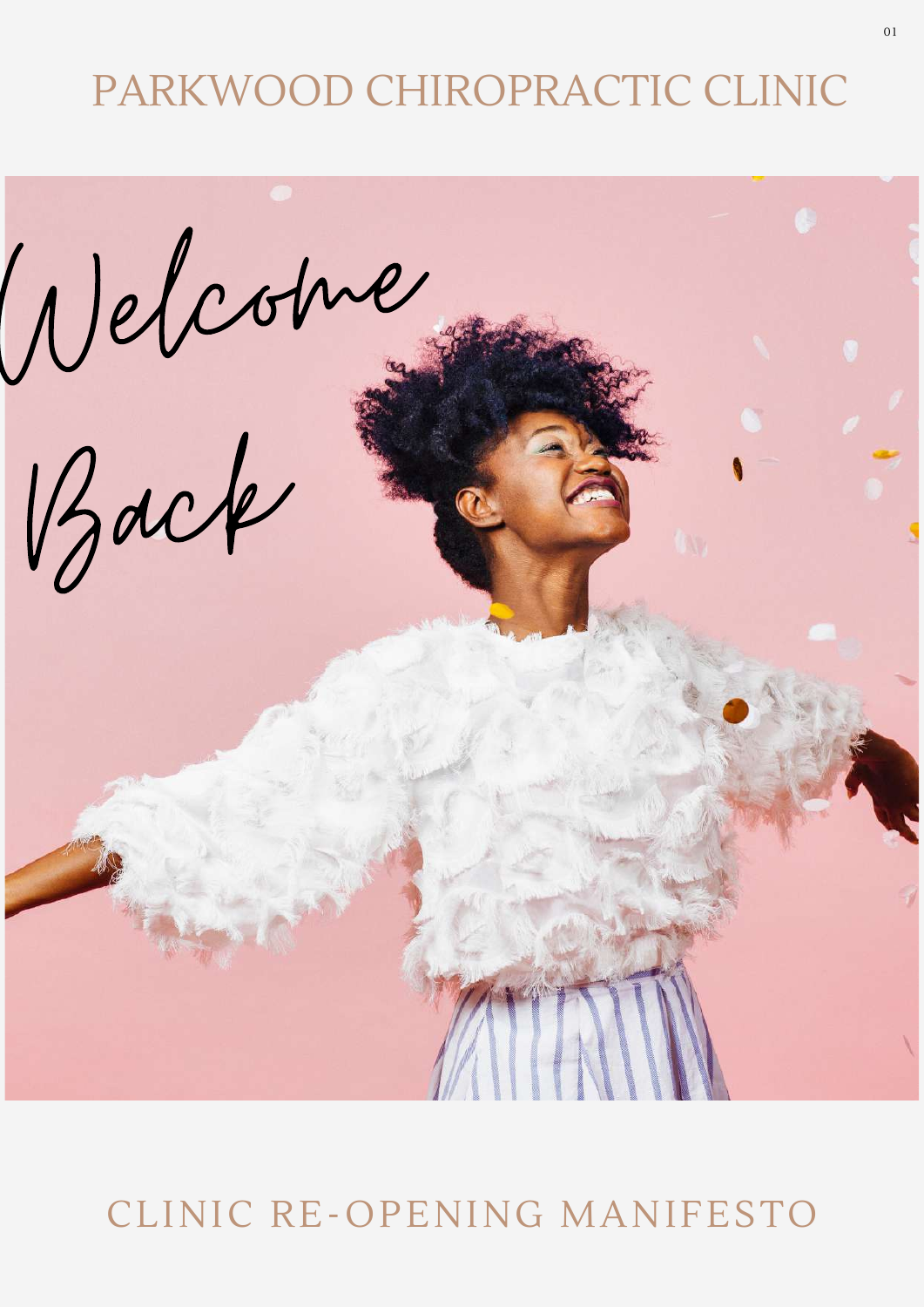Thank you

To all of our lovely patients, thank you for your patience while our clinic has been closed due to Covid-19. It is with our greatest joy that we can now welcome you back.

Your wellbeing remains at the heart of our everything we do. With this in mind, we have compiled some important information to help you n a vigate any changes we have implemented within the clinic.

Parkwood Chiropractic Clinic Team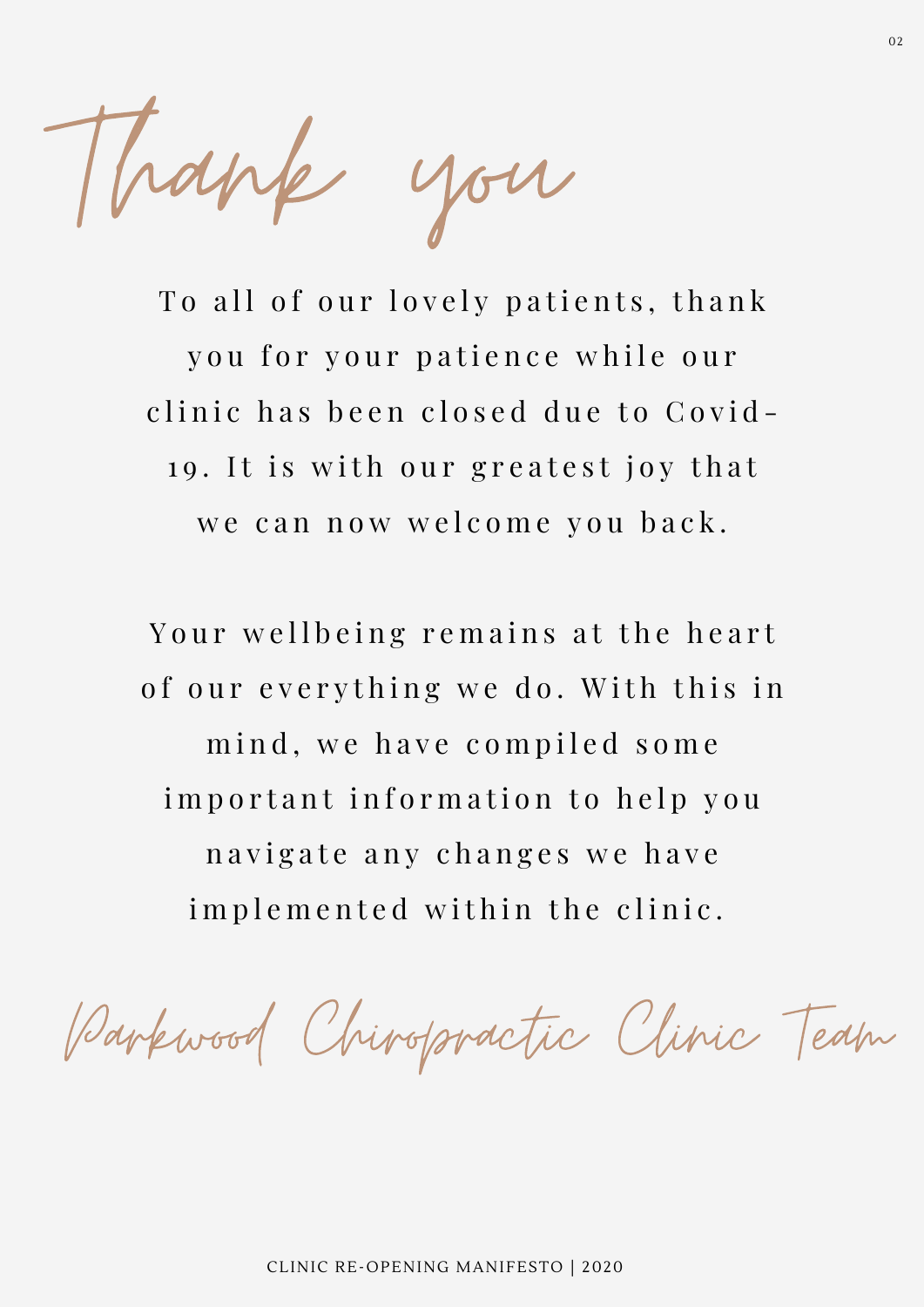## HOW WE WILL MANAGE YOUR FACE TO FACE APPOINTMENT

### THE PRACTITIONER'S PROMISE

Assessmer Assessment ssessm inent ent

Our team has performed a detailed risk assessment specifically to reduce the spread of Covid-19.

Care Care  $\left(\frac{2}{3}\right)^2$ e

You can expect the same high standard of care from our team. that we will continue to provide for you.

Gafety Safe ty ty

We will wear new disposable masks, gloves and aprons for each appointment. Your safety is our highest priority.

Biligence Dilige ence nce

We will continue with regular and vigilant hand washing routines use hand sanitiser and/or disposable gloves when necessary.

forms

New patient forms will be either emailed or you can fill them in online. To reduce contamination.

Hygiene Hygi ene ene

We will clean and disinfect treatment rooms to high standards between each patient, this includes door handles, reception and washrooms.

Temperature

We will check every patient and staff member's temperature (contactless) upon arrival.

Ventila Ventilation 'entilation dtion tion

The treatment couch will have a disposable couch cover and changed for each patient. The room will be ventilated in between patients.

Declaration

Each patient will be asked to self declare any Covid-19 related symptoms.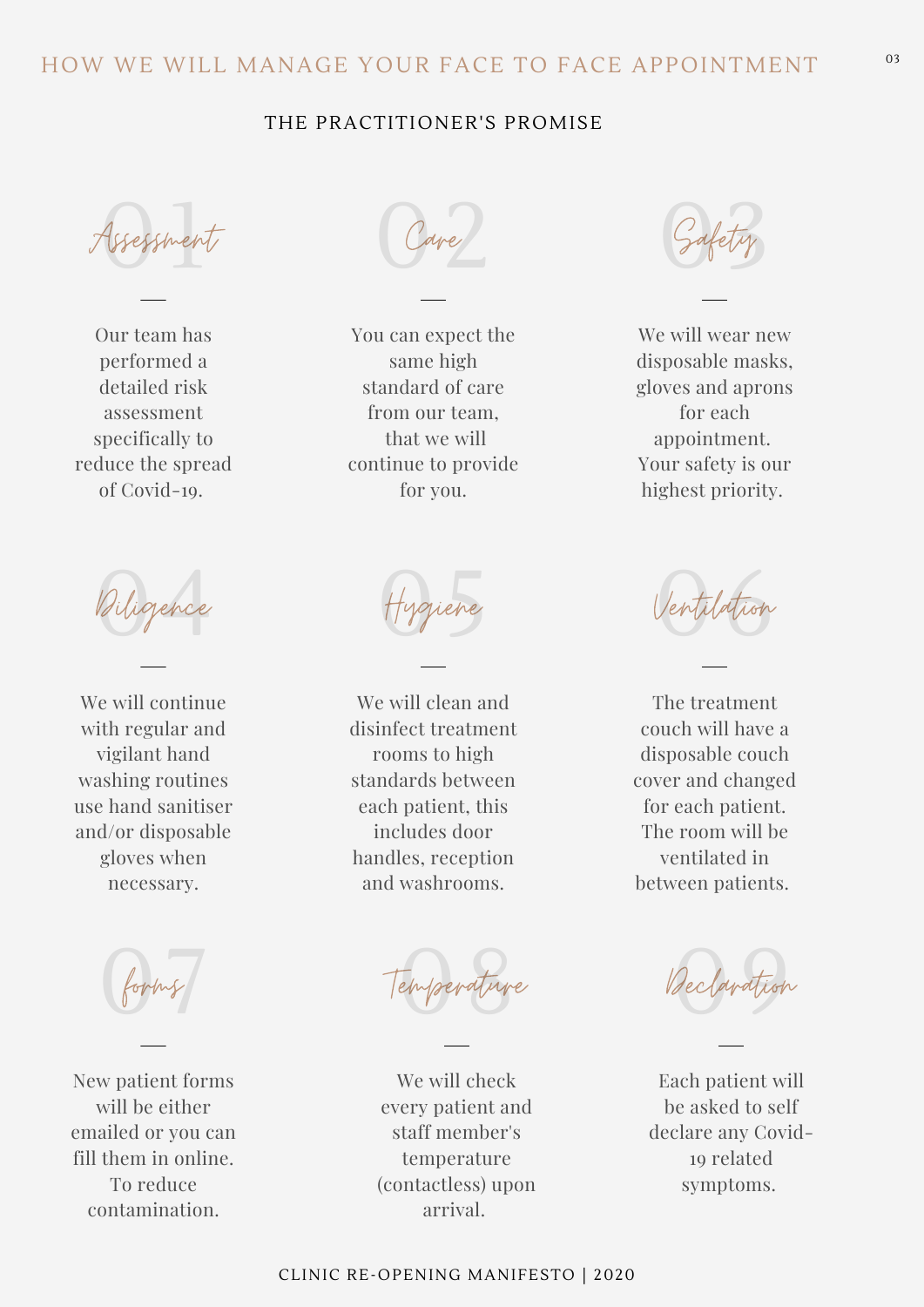### YOUR RESPONSIBILITIES

- Wear a face mask upon arrival. However do not worry if you **O 1** Wear a face mask upon arrival. However do not worry if y have forgotten a face mask. One will be provided for you.
- Please arrive at the correct time of your appointment and not earlier. Therefore you can avoid coming into contact with any O 2 Please arrive at the earlier. Therefore<br>other patients.
- Use the hand sanitiser provided on your way in and out of the O 3 Use the hand sanitiser provided on your way in clinic or immediately wash hands upon arrival.
- 04 Notify the clinic and cancel your appointments if you have any Covid-19 symptoms or have been exposed to anyone who has/had any symptoms in the last 14 days. Please follow the goverment's guidelines.
- Complete self-declaration form either through email, online Form or with your practitioner upon arrival.